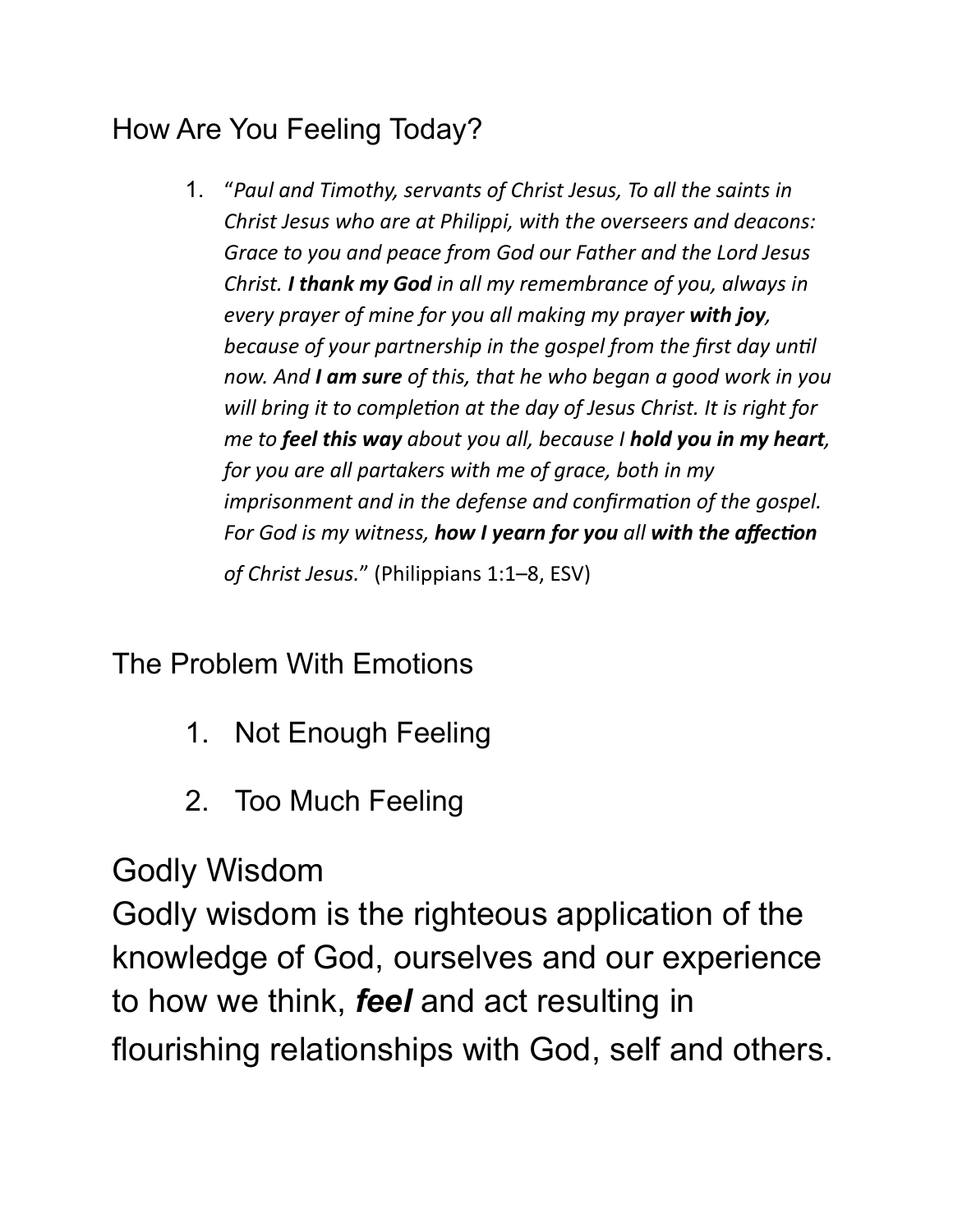Fearfully and Wonderfully Made…

What Are Emotions?

Understanding Emotions

## How Many Emotions Are There?

Our emotions are an essential part of our createdness. We cannot live whole, God-honoring lives apart from emotional awareness and emotional engagement of ourselves and others. Emotions are data, not directives, drawing us closer to God and others or inserting a wedge.

Grounded Emotions

#### From Dead to Alive

"*"Yet even now," declares the Lord, "return to me with all your heart, with fasting, with weeping, and with mourning; and rend your hearts and not your garments." Return to the Lord your God, for he is gracious and merciful, slow to anger, and abounding in steadfast love; and he relents over disaster.*" (Joel 2:12–13, ESV)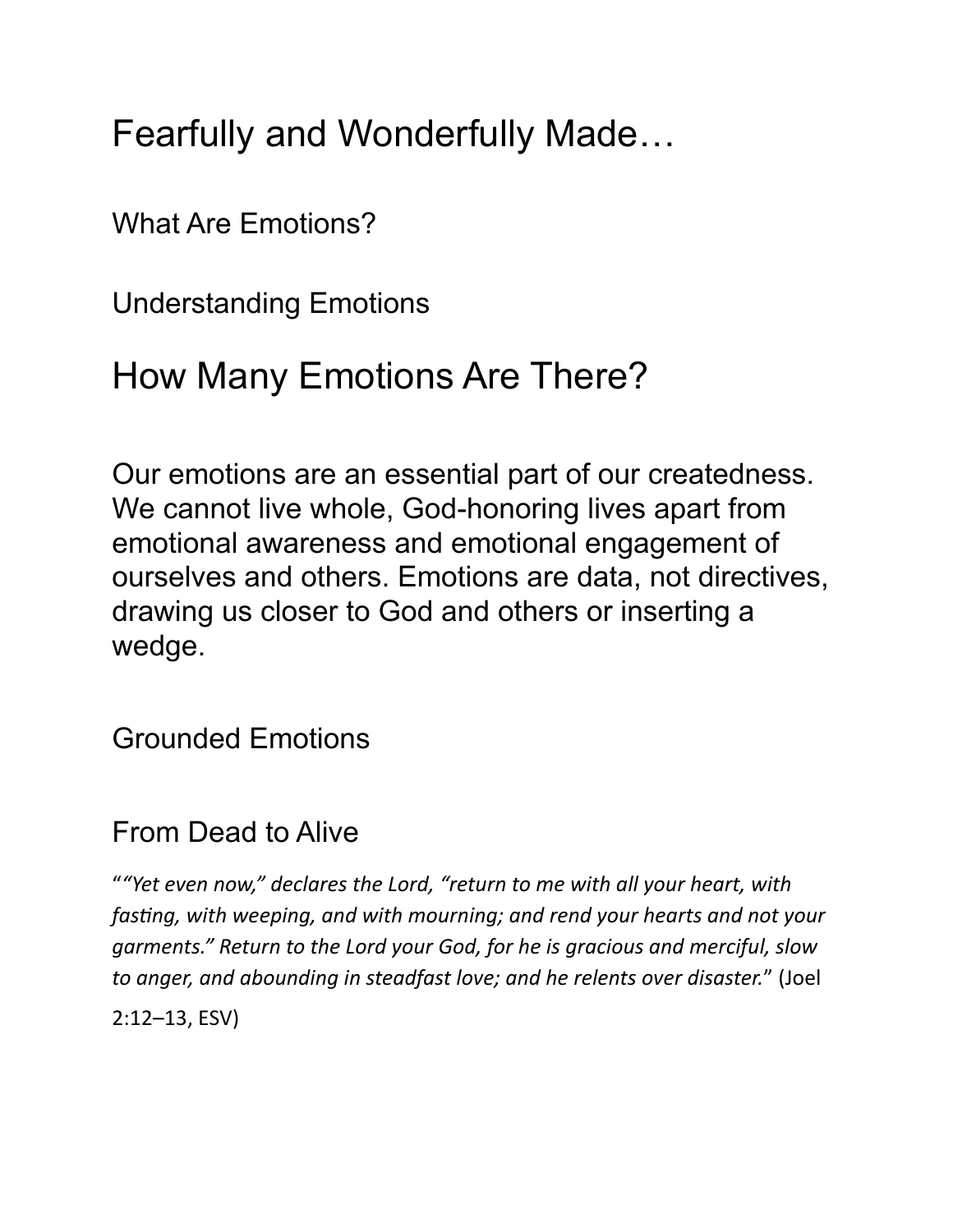#### From Reactive to Responsive

"For I wrote to you out of much affliction and anguish of heart and with many *tears, not to cause you pain but to let you know the abundant love that I have for you.*" (2 Corinthians 2:4, ESV)

#### From Narrow to Wide

#### From Fear to Freedom

"*There is no fear in love, but perfect love casts out fear. For fear has to do with punishment, and whoever fears has not been perfected in love.*" (1 John 4:18, ESV)

#### How To Experience Grounded Emotions

- Wake Up
- Name It
- Own It
- Be Curious
- Choose Life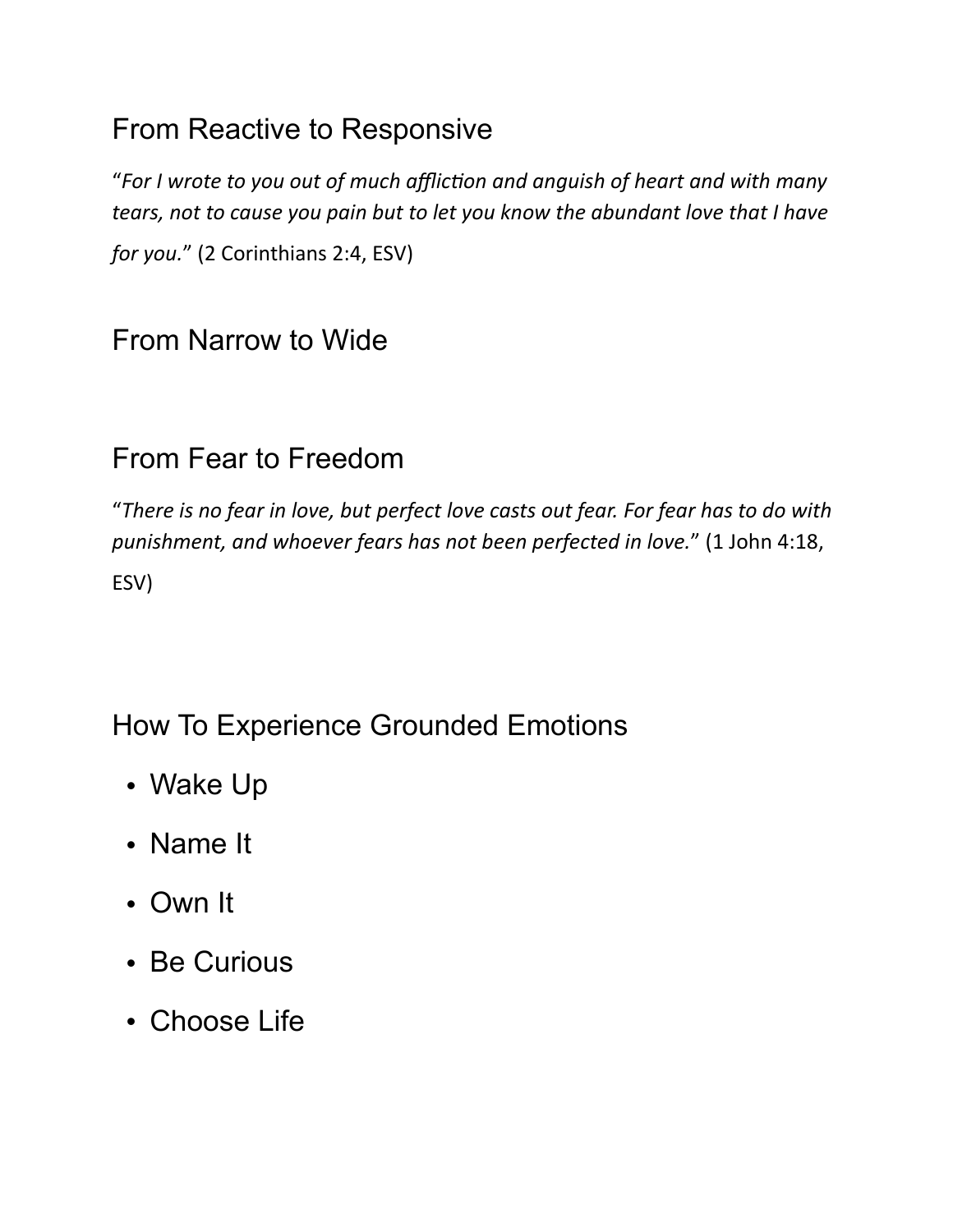Grounded Emotions are things we feel and are then able to *respond appropriately* to the WHY of WHAT we are feeling.

# Grounded

"*so that Christ may dwell in your hearts through faith—that you, being rooted and grounded in love, may have strength to comprehend with all the saints what is the breadth and length and height and depth, and to know the love of Christ that surpasses knowledge, that you may be filled with all the fullness of God.*" (Ephesians 3:17–19, ESV)

Being Grounded is consistently living out of the love, knowledge, presence and strength of Jesus.